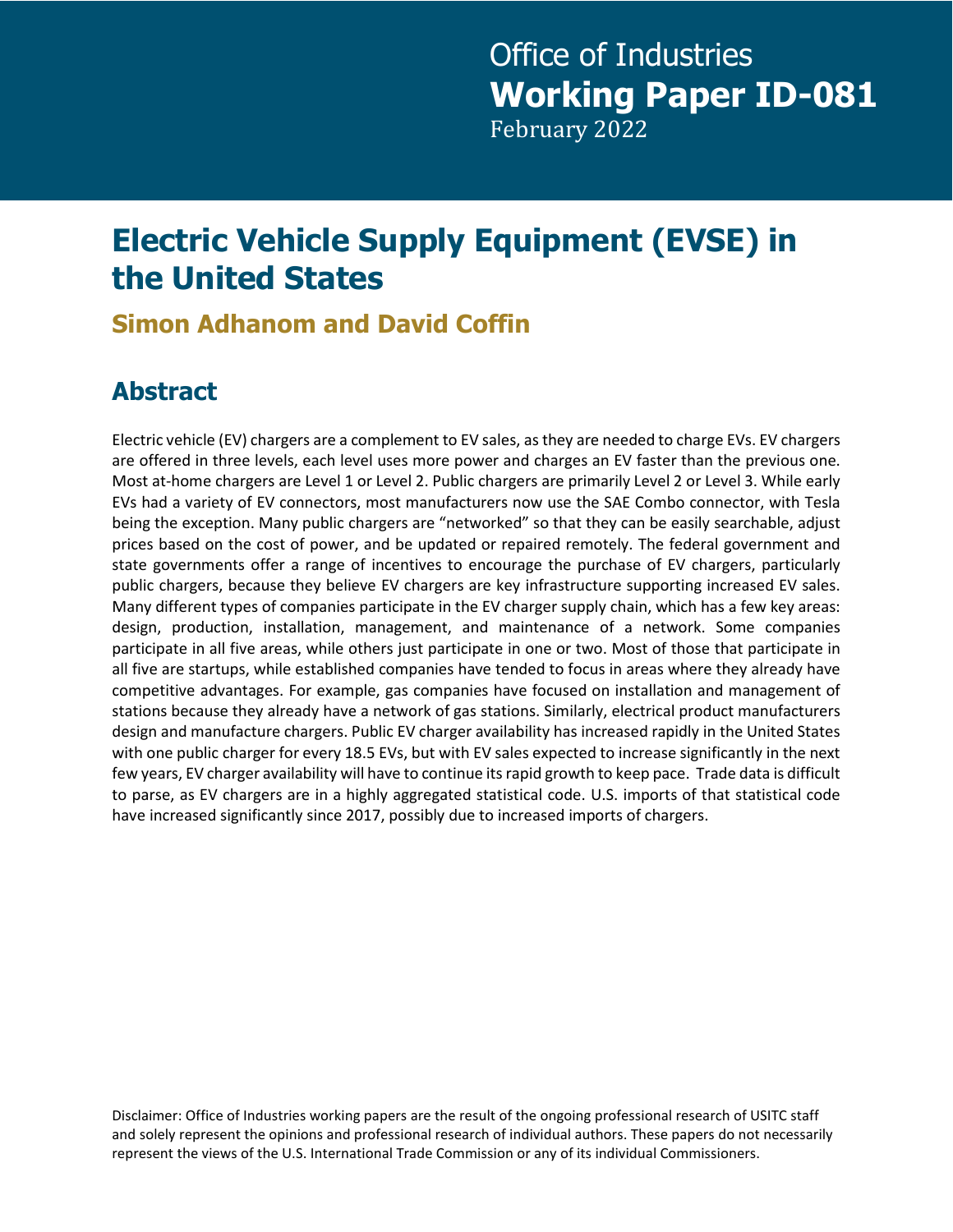# U.S. International Trade Commission

# **Electric Vehicle Supply Equipment (EVSE) in the United States**

#### **Simon Adhanom and David Coffin**

Office of Industries U.S. International Trade Commission (USITC) January 2022

The authors are staff with the Office of Industries of the U.S. International Trade Commission (USITC). Office of Industries working papers are the result of the ongoing professional research of USITC staff. Working papers are circulated to promote the active exchange of ideas between USITC staff and recognized experts outside the USITC, and to promote professional development of office staff by encouraging outside professional critique of staff research.

This paper represents solely the views of the author and is not meant to represent the views of the U.S. International Trade Commission or any of its Commissioners. Please direct all correspondence to Simon Adhanom and David Coffin, Office of Industries, U.S. International Trade Commission, 500 E Street, SW, Washington, DC 20436, telephone: 202-205-2232, email:

[simon.adhanom@usitc.gov;](mailto:simon.adhanom@usitc.gov) [David.coffin@usitc.gov.](mailto:David.coffin@usitc.gov) The authors would like to thank James Stamps for providing constructive comments and guidance, and Trina Chambers for her production support.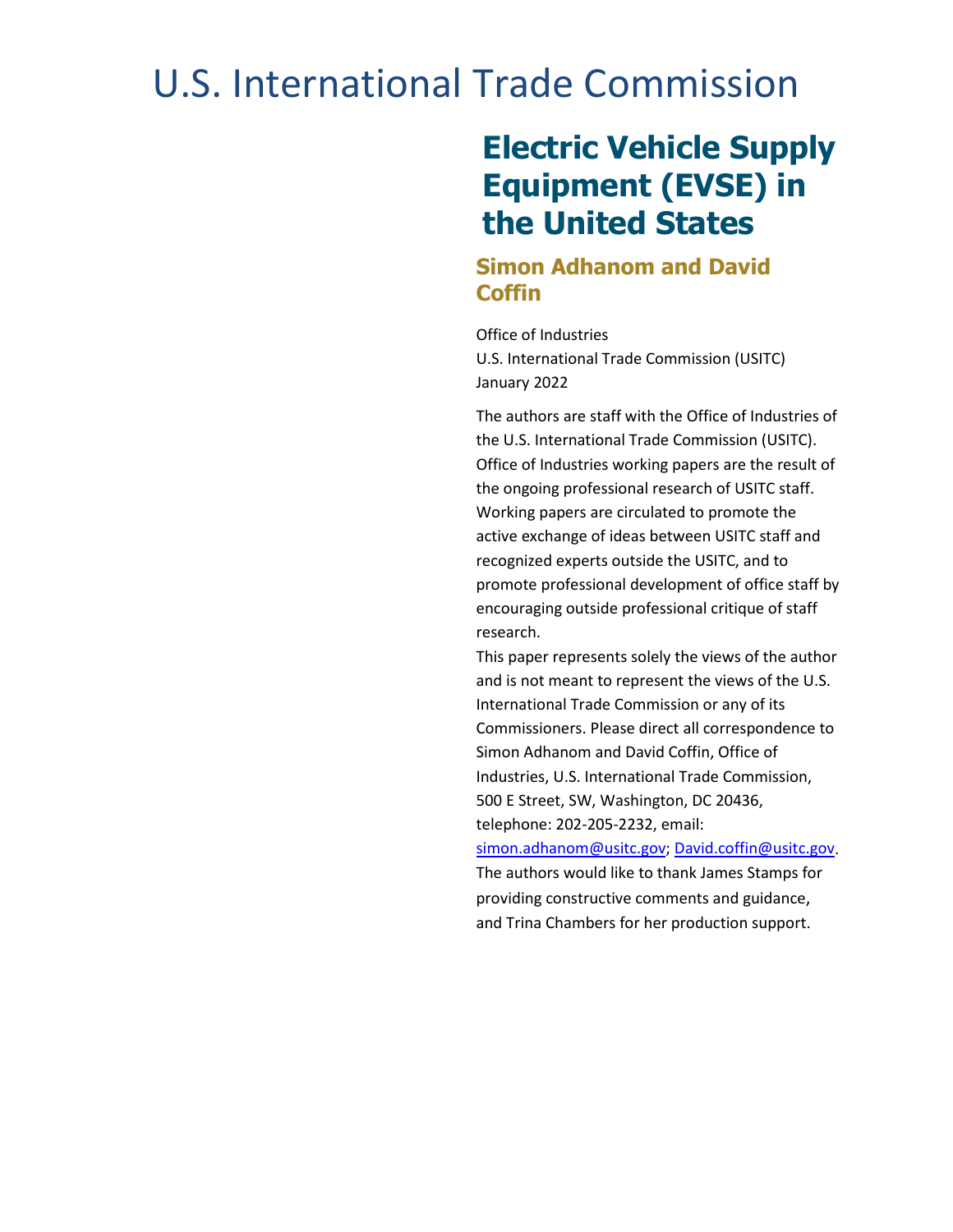U.S. International Trade Commission

# **Electric Vehicle Supply Equipment (EVSE) in the United States**

February 2022 No. ID-22-081

U.S. International Trade Commission | 3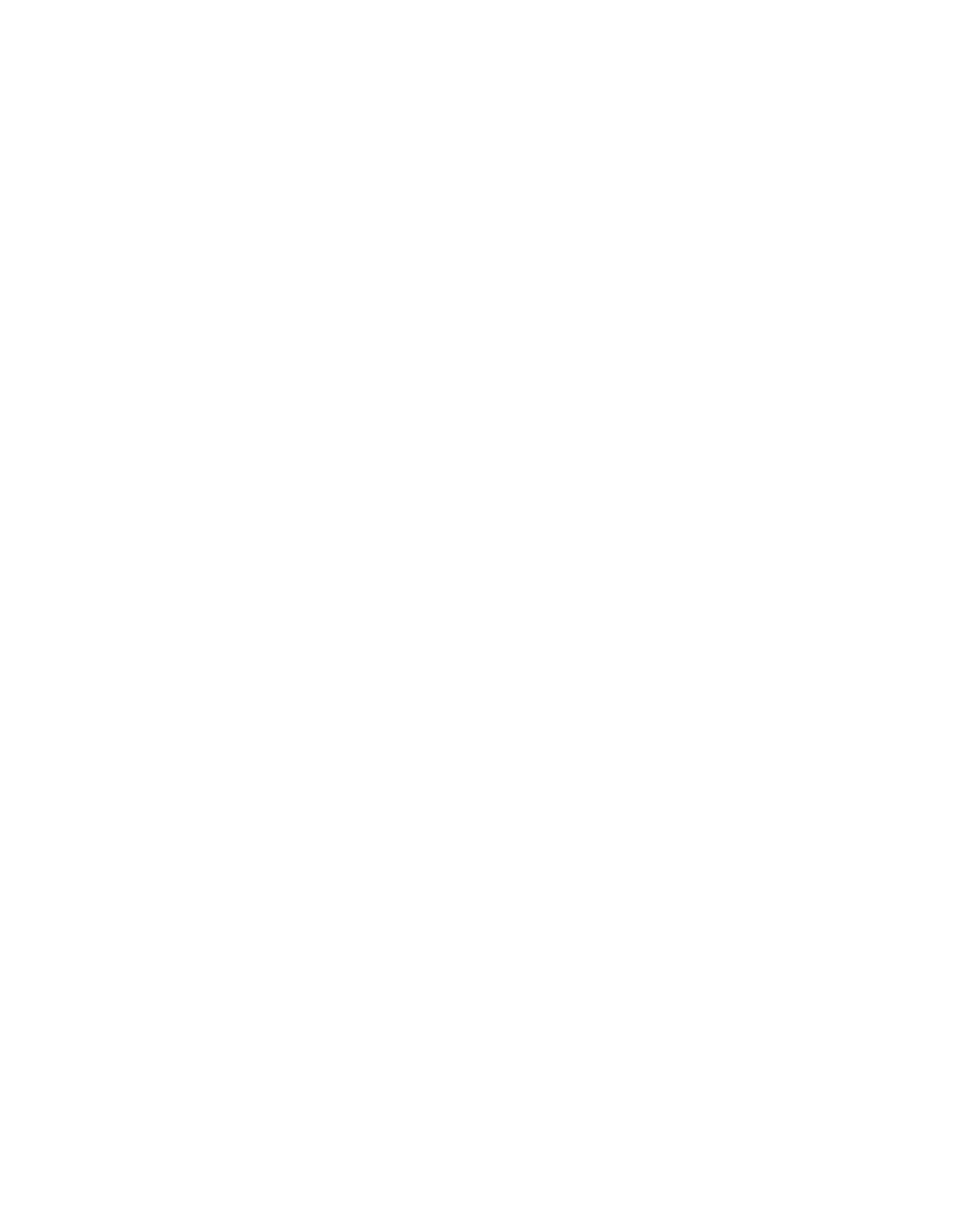# **Introduction**

Electric Vehicle (EV)<sup>[1](#page-4-0)</sup> sales are expected to quadruple from 2021 to 2025 (EV sales totaled 231,000 in 2020). Considering that there were only 1.1 million EVs on U.S. roads in 2020, this increase will lead to a dramatic increase in vehicles on the road and thus demand for charging infrastructure.<sup>[2](#page-4-1)</sup> In the United States 80 percent of EV owners use a charger at home or work to regularly re-charge their EVs.<sup>[3](#page-4-2)</sup> However, as more drivers use their EV as their primary vehicle, they will need to be able to charge that vehicle outside of the home for longer trips, and it would be reasonable to expect comparable growth in EV charging stations as EV sales.<sup>[4](#page-4-3)</sup> EV charging outside of the home is a highly competitive space, with many different types of U.S.-headquartered and foreign companies employing different business models to service that need, and few (if any) entrenched participants.

This working paper describes the current EV Supply Equipment (EVSE) landscape in the U.S. market. The first section describes the main features of EV chargers including their voltage levels, connectors, internet connection capability, and tax incentives for EV charging stations. The next section explains how and where EVSE companies compete. The following section describes the rapid growth of EV charger availability in the United States, companies that compete in the U.S. EVSE market, and how competition in the market is evolving. The final section analyzes available data on U.S. production and trade.

# **Product Description and Uses**

EVSE, more commonly known as EV chargers, are used to recharge EVs and plug-in hybrid electric vehicles (PHEV) by supplying electric energy.<sup>[5](#page-4-4)</sup> An EV charger pulls an electrical current from either an outlet or the grid it is hardwired to and delivers that electricity to a charging port in the vehicle. Key EVSE components include the charger, the vehicle connector, and the network connection.

# **EV Chargers**

The three types of EV chargers available are, Level 1, Level 2, and Level 3 chargers (also known as Direct Current Fast Chargers, DC Fast Charging, or DCFC).<sup>[6](#page-4-5)</sup> The differences between the 3 levels are in charging speed, cost and required infrastructure. Higher level chargers are capable of delivering more power to the vehicle at once, speeding up the charging process (figure 1). The five main factors that affect the time it takes to charge an EV are the size of battery, state of battery (empty vs. full), max charging rate of vehicle, max charging rate of the charging station, and environmental factors (e.g., temperature).<sup>[7](#page-4-6)</sup>

<span id="page-4-0"></span> $1$  Note: In this paper the term electric vehicle or "EV" is used for battery electric vehicles, not including hybrids whether they have plugs or not. Though plug-in hybrids may also use the chargers discussed in this paper.

<span id="page-4-1"></span><sup>&</sup>lt;sup>2</sup> IEA, ["Global Data Explorer,"](https://www.iea.org/articles/global-ev-data-explorer) April 29, 2021.

<span id="page-4-2"></span><sup>&</sup>lt;sup>3</sup> Electrify America, ["National ZEV Investment Plan: Cycle 2,](https://www.electrifyamerica.com/assets/pdf/Cycle%202%20National%20ZEV%20Investment%20Plan%20-%20Public%20Version%20vF.50bb1fe0.pdf)" February 4, 2019.

<span id="page-4-3"></span><sup>&</sup>lt;sup>4</sup> IEA[, Global EV Outlook 2021,](https://iea.blob.core.windows.net/assets/ed5f4484-f556-4110-8c5c-4ede8bcba637/GlobalEVOutlook2021.pdf) April 2021.

<span id="page-4-4"></span><sup>&</sup>lt;sup>5</sup> Mr. Electric, ["What is EVSE?"](https://mrelectric.com/what-is-evse) (accessed October 2021).

<span id="page-4-5"></span><sup>&</sup>lt;sup>6</sup> Moloughney, ["What are The Different Levels of EV Charging,"](https://www.forbes.com/wheels/advice/ev-charging-levels/) October 4, 2021.

<span id="page-4-6"></span><sup>&</sup>lt;sup>7</sup> Pod Point, ["How Long Does It Take to Charge an Electric Car?"](https://pod-point.com/guides/driver/how-long-to-charge-an-electric-car) November 11, 2021.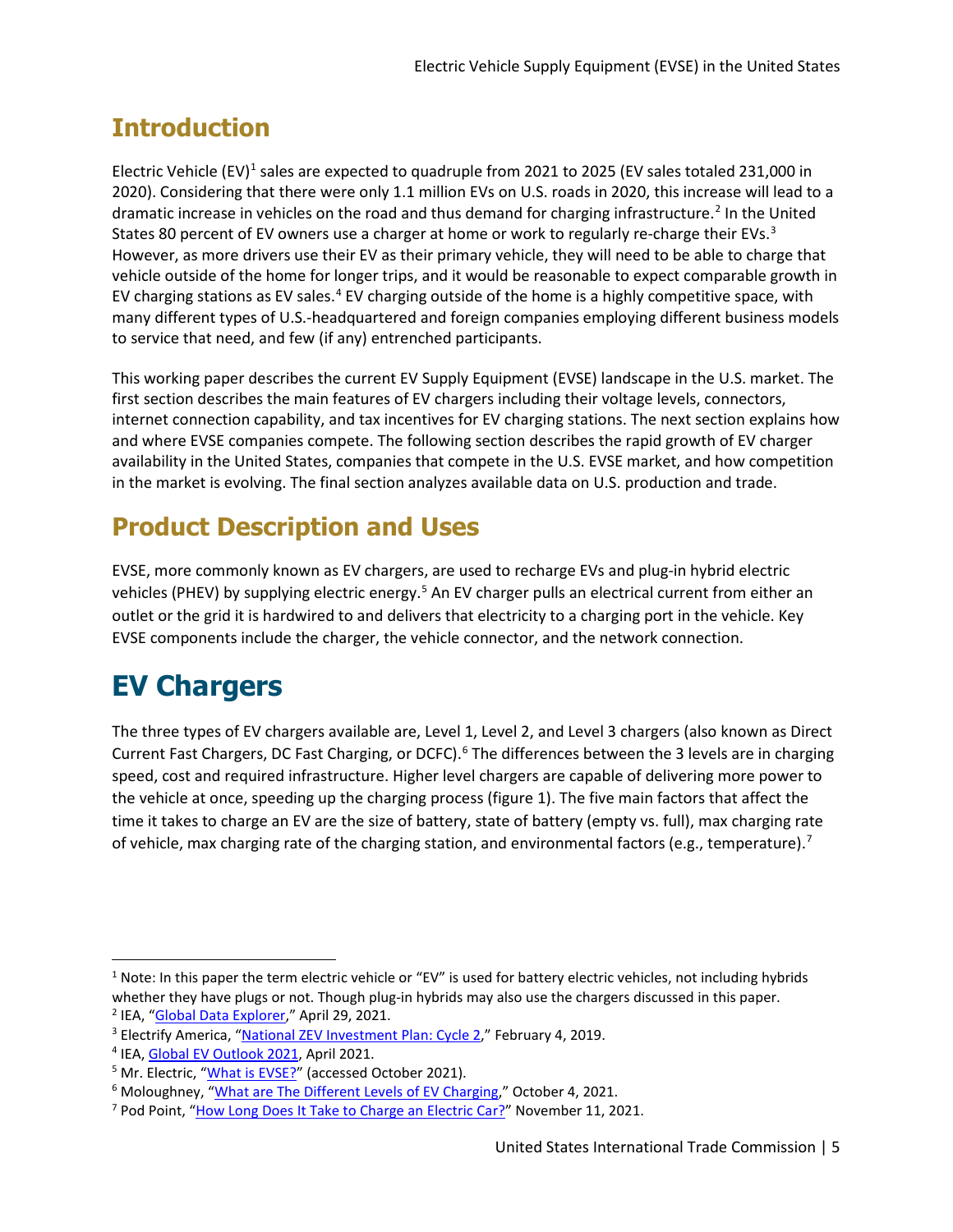



*Source:* Seong, ["Level 1 vs. Level 2 vs. Level 3 Charging Explained,](https://www.lifewire.com/ev-charging-levels-explained-5201716)" September 29, 2021.

Level 1 chargers are the most basic chargers, and are relatively inexpensive, but charge the vehicle slowly. Level 1 chargers are usually included when purchasing an EV or PHEV and use the standard 120 volt wall outlet at home to charge. These chargers are a small box or cylinder with a short cord, and a grounded household plug on one end and a longer cord and the connector that plugs into the car on the other. These "trickle" chargers are more useful for those that live in single-family homes and can park their car in the same spot overnight, than those in apartment buildings or condos and do not have access to a permanent parking spot with access to electricity. Level 1 chargers are the slowest when compared to Level 2 and 3 chargers, charging at approximately 3-5 miles of range for every hour it is connected to an EV or PHEV. $8$  While there are several factors that impact the charging time, it takes approximately 30 hours to replenish 150 miles of range.<sup>[9](#page-5-1)</sup> This level of charging is usually used as an overnight home charging option due to its speed. It is also useful for PHEVs because they have smaller batteries and have on average an electric range of 15-60 miles.<sup>[10](#page-5-2)</sup>

#### **Level 2**

Level 2 chargers are the most common chargers, they charge faster and are costlier than Level 1. Level 2 chargers are found in workplaces, public areas, and individual homes. While sold separately from the vehicle, residential Level 2 chargers are often purchased at the same time and usually require professional installation. Level 2 chargers provide faster charging due to their ability to handle voltages in excess of 200 volts as well as the amount of current supported by Level 2 chargers extending from 12 to 80 amps (compared to Level 1 that are limited to  $10-12$  amps).<sup>[11](#page-5-3)</sup> Due to the higher charging speed compared to Level 1, they are the most common type found at public charging stations.<sup>[12](#page-5-4)</sup>

Level 2 chargers can be installed in homes without extensive modification, they handle voltages in excess of 200 volts, which households already receive for certain appliances such as central AC or washing machine. A Level 2 charger will charge a typical EV at a rate between 12–60 miles of range per

<span id="page-5-0"></span><sup>&</sup>lt;sup>8</sup> Moloughney, ["What are The Different Levels of EV Charging,"](https://www.forbes.com/wheels/advice/ev-charging-levels/) October 4, 2021.

<span id="page-5-1"></span><sup>&</sup>lt;sup>9</sup> Moloughney, ["What are The Different Levels of EV Charging,"](https://www.forbes.com/wheels/advice/ev-charging-levels/) October 4, 2021; Free Wire, "What's the Difference [Between EV Charging Levels?"](https://freewiretech.com/difference-between-ev-charging-levels/) July 1, 2020.

<span id="page-5-2"></span><sup>&</sup>lt;sup>10</sup> U.S. Department of Energy, ["Plug-In Hybrid Electric Vehicles,](https://afdc.energy.gov/vehicles/electric_basics_phev.html)" (accessed October 19, 2021).

<span id="page-5-3"></span><sup>&</sup>lt;sup>11</sup> Moloughney, ["What are The Different Levels of EV Charging,](https://www.forbes.com/wheels/advice/ev-charging-levels/)" October 4, 2021.

<span id="page-5-4"></span><sup>12</sup> DOE, ["Alternative Fuels Data Center,](https://afdc.energy.gov/fuels/electricity_locations.html)" (accessed October 6, 2021).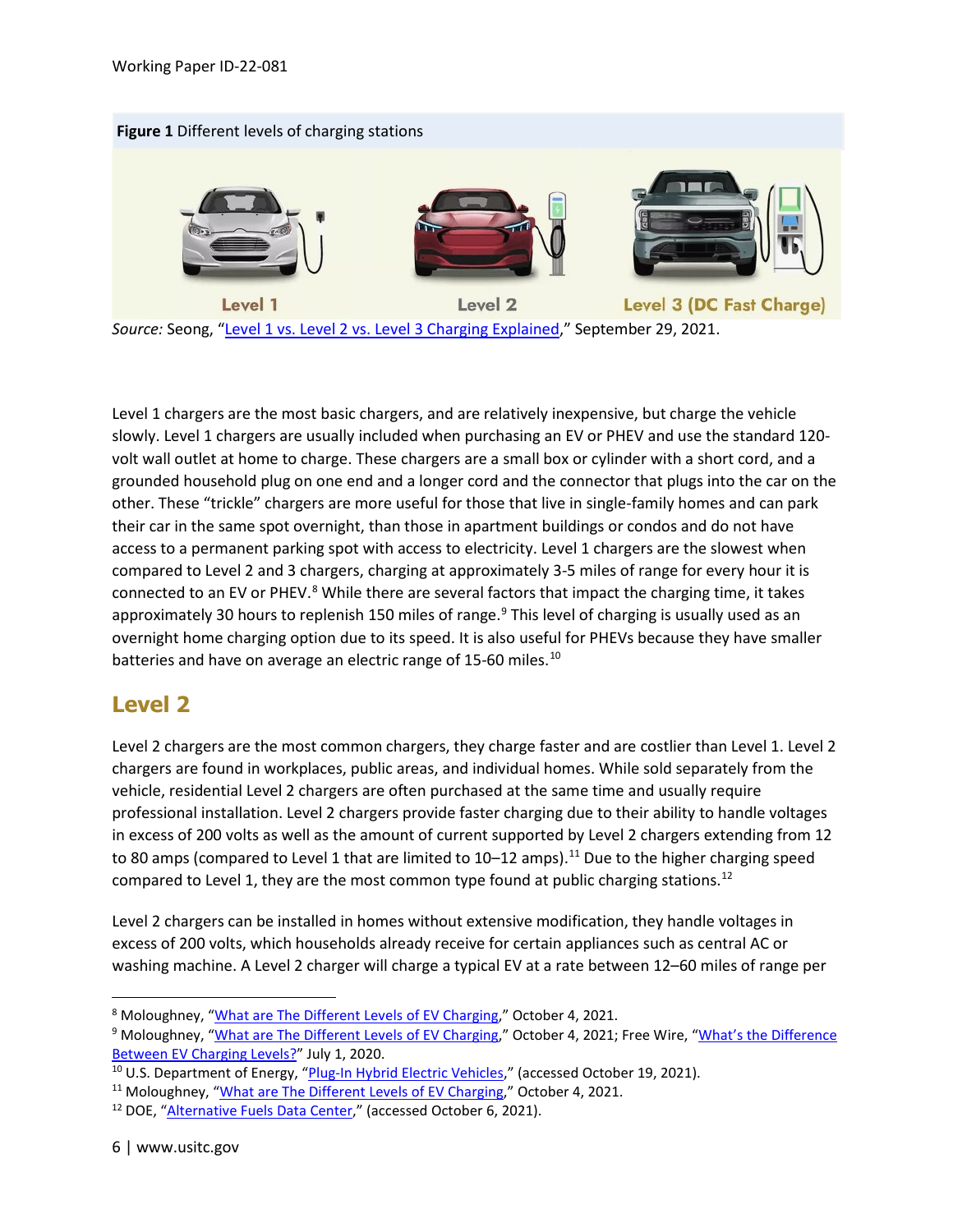hour, depending on how much power the charger can supply and how much power the EV can accept. The cost of purchasing and installing a Level 2 charger varies significantly depending on various components, such as the EVSE itself, design and engineering, permitting, and construction.[13](#page-6-0) Residential Level 2 chargers are usually cheaper to purchase and install due to being a stand-alone unit and part of the non-networked charging stations.<sup>[14](#page-6-1)</sup>

#### **Level 3**

Level 3 chargers, also known as Direct Current Fast Chargers (DC Fast Charging or DCFC), are the fastest way to charge an electric vehicle and due to high installation costs, they are primarily used at public charging stations.[15](#page-6-2) The voltage used is also much higher than Level 1 & 2 charging, which is why Level 3 chargers are difficult to install in a single-family residence. Level 3 chargers can recharge an EV at a rate of 3-20 miles of range per minute, charging it to 80 percent or more in approximately half an hour.<sup>[16](#page-6-3)</sup> However, not every EV can charge at this speed, as most EV batteries limit to how fast they can charge to avoid overheating the battery.

Level 3 chargers can be much more expensive and time consuming to install. According to one report, it can take 7–18 months to complete installation of a Level 3 charger, with only one to two months spent on construction of the charger. The rest of the time is going through the permitting and grid upgrade process.<sup>17</sup> DCFCs can cost as little as \$20,000 for a 50kW unit to as much as \$150,000 for a single 350kW charger. [18](#page-6-5)

# **EV Connectors**

A charging plug is the connector that you insert into the charging socket of an electric vehicle.<sup>[19](#page-6-6)</sup> There are several kinds of connectors available for the different levels of chargers. Thus electric vehicles need either a connector that is the same as its socket, or one that will be compatible through an adaptor. While manufacturers in each region tend to use a common connector, Tesla has tended to be the outlier. The discussion below looks at the different connectors available in North America and highlights which vehicles are compatible using adaptors.

In North America, the most common connector is the J1772 (figure 2).<sup>[20](#page-6-7)</sup> All U.S. electric vehicles can charge using this plug, with only Tesla requiring an adapter. However, the J1772 only provides Level 1 and 2 charging and has been adopted by the Society of Automotive Engineers as the standard plug for

<span id="page-6-0"></span><sup>&</sup>lt;sup>13</sup> Networked vs. Non-Networked Section will touch on pricing ranges. Oreizi, "How Much does it Cost to Install EV [Charging Stations?"](https://www.chargedfuture.com/cost-to-install-ev-charging-stations/) May 31, 2021.

<span id="page-6-1"></span> $14$  Section below discusses differences between networked vs non-networked charging stations.

<span id="page-6-2"></span><sup>&</sup>lt;sup>15</sup> ChargeHub, ["2020 Guide on How to Charge Your Electric Car,](https://chargehub.com/en/electric-car-charging-guide.html)" (accessed October 18, 2021).

<span id="page-6-3"></span><sup>&</sup>lt;sup>16</sup> Gorzelany, ["What it Costs to Charge an Electric Vehicle,](https://www.myev.com/research/ev-101/what-it-costs-to-charge-an-electric-vehicle)" (accessed October 18, 2021).

<span id="page-6-4"></span><sup>&</sup>lt;sup>17</sup> Gordon, ["Building an Electric Vehicle Fast Charger,](https://www.vice.com/en/article/dyv7my/building-an-electric-vehicle-fast-charger-is-a-lot-harder-than-it-seems)" June 2, 2021.

<span id="page-6-5"></span><sup>&</sup>lt;sup>18</sup> Nelder and Rogers, "<u>Reducing EV Charging Infrastructure Costs</u>," (accessed February 16, 2022).<br><sup>19</sup> Charluet and Van Barlingen, ["EV Charging Cables and EV Charging Plugs Explained,](https://blog.evbox.com/charging-cables-and-plugs)" November 19, 2021.

<span id="page-6-6"></span>

<span id="page-6-7"></span><sup>&</sup>lt;sup>20</sup> ChargeHub, ["2020 Guide on How to Charge Your Electric Car,](https://chargehub.com/en/electric-car-charging-guide.html)" (accessed October 18, 2021).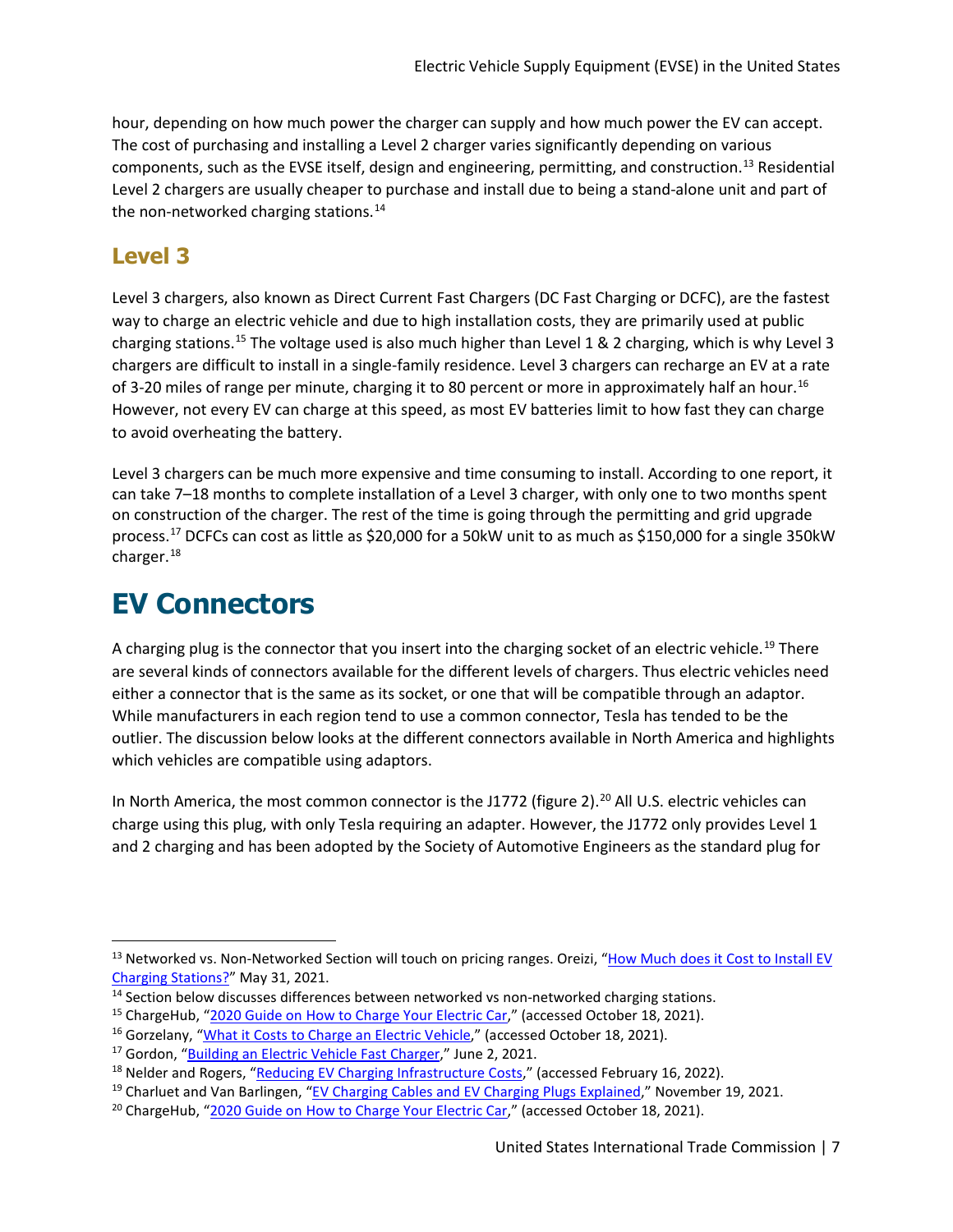Level 2 charging.<sup>[21](#page-7-0)</sup> Tesla also has a unique Level 2 connector compatible only with their vehicles called Tesla High Power Wall Connector (HPWC).<sup>[22](#page-7-1)</sup>



*Source:* Ricks Free Auto Repair Advice, ["EV Charging Levels,](https://ricksfreeautorepairadvice.com/ev-charging-levels/)" (accessed February 16, 2022).

For Level 3 charging, the CHAdeMO and SAE Combo (CCS) are the most common connectors. All non-Tesla EVs either have a CCS or a CHAdeMO charging port. However, these two connectors are not interchangeable, CCS to CHAdeMO adaptors and vice versa are not available in the market, hence an EV with one type of port cannot charge using the other. The CHAdeMO connector is from the Japanese EV Fast Charger Association, and CCS is from the European Automobile Association.<sup>23</sup> CCS is quickly becoming the industry standard, as all upcoming U.S. and European EVs will use this connector.<sup>24</sup> The CHAdeMO connector is still used by various EVs, including Nissan, Mitsubishi, Kia, and Honda.<sup>25</sup> Tesla vehicles are also compatible with the CHAdeMO connector using an adaptor and will soon be compatible with CCS with an adaptor.<sup>26</sup> Tesla manufactured another unique connector, different from the Tesla HPWC mentioned above, called Supercharger Tesla that could be used with Level 3 charging stations.<sup>27</sup>

<span id="page-7-0"></span><sup>&</sup>lt;sup>21</sup> BlinkCharging, ["Understanding EV Charging Plugs,](https://blinkcharging.com/understanding-ev-charging-plugs/)" (accessed December 27, 2021)

<span id="page-7-1"></span><sup>&</sup>lt;sup>22</sup> ChargeHub, ["2020 Guide on How to Charge Your Electric Car,](https://chargehub.com/en/electric-car-charging-guide.html)" (accessed October 18, 2021).

<sup>&</sup>lt;sup>23</sup> Setec Power, ["Difference Between CHAdeMO and CCS,](https://www.setec-power.com/difference-between-chademo-and-ccs/)" (accessed December 27, 2021).

<sup>&</sup>lt;sup>24</sup> BlinkCharging, ["Understanding EV Charging Plugs,](https://blinkcharging.com/understanding-ev-charging-plugs/)" (accessed December 27, 2021)

<sup>&</sup>lt;sup>25</sup> Setec Power, ["Difference Between](https://www.setec-power.com/difference-between-chademo-and-ccs/) CHAdeMO and CCS," (accessed December 27, 2021).

<sup>&</sup>lt;sup>26</sup> Cristovao, ["Tesla CCS adapter coming to US,"](https://www.notateslaapp.com/news/634/tesla-ccs-adapter-coming-to-us-will-your-car-support-it) November 12, 2021.

<sup>&</sup>lt;sup>27</sup> ChargeHub, ["2020 Guide on How to Charge Your Electric Car,](https://chargehub.com/en/electric-car-charging-guide.html)" (accessed October 18, 2021).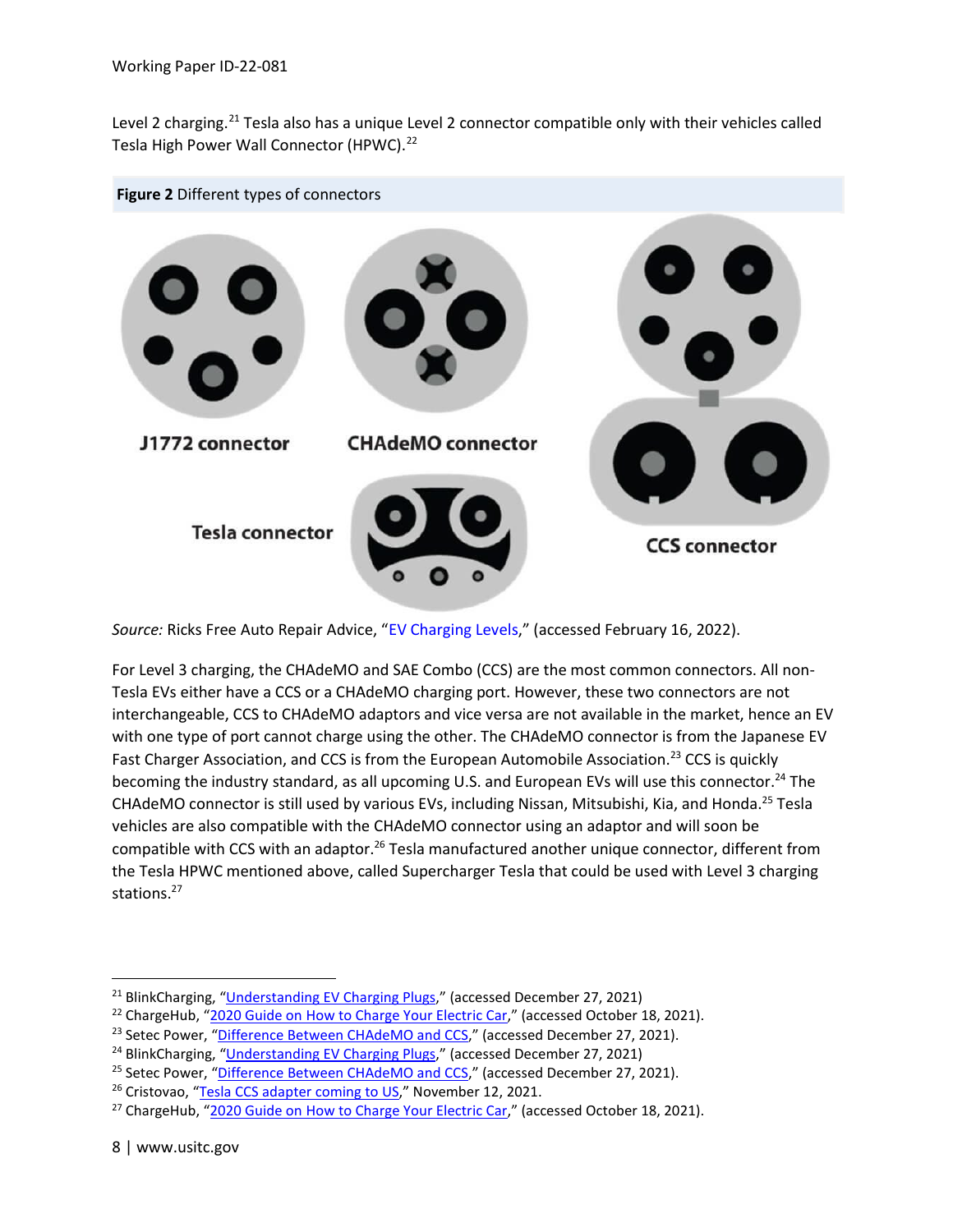# **Networked vs. Non-networked Charging Stations**

EV charging stations are divided into two categories, networked charging stations and non-networked charging stations (also known as stand-alone units). Networked charging stations are connected remotely, via the internet, to a wider network and are part of an infrastructure system of connected chargers. Networked chargers can use dynamic charging that changes based on the cost of power or other factors, are searchable for users of that network, and can provide real-time information both for users (e.g., whether the charger is currently in-use), and for maintenance purposes. Non-networked chargers on the other hand are stand-alone units that are not part of the online infrastructure system of connected chargers.[28](#page-8-0)

While both categories power electric vehicles with the required energy to run, there are differences in the initial costs, ongoing costs, accessibility, and maintenance.<sup>[29](#page-8-1)</sup> The discussion below will highlight why networked charging stations are used primarily for commercial purposes and non-networked charging stations are the ones usually found at residential homes and workplaces.

For Level 2 chargers, non-networked stations are the less expensive option due to not having an integrated technology that allows them to connect to the EVSE network. A stand-alone unit (nonnetworked) may cost a few hundred to a few thousand dollars (\$750–\$1,500) to purchase with no annual fees.<sup>[30](#page-8-2)</sup> Networked charging stations are more expensive to purchase as they have an integrated technology that allows them to connect to the EVSE network. Depending on the technology and manufacturer, a Level 2 EV charger which connects to an EVSE network costs about a few thousand dollars (\$1,500-\$4,000) per charging port plus annual networking fees. Installation of the wiring required for both is the same and varies depending on the site and the charging level, ranging from \$2,200 to  $$4,500.<sup>31</sup>$  $$4,500.<sup>31</sup>$  $$4,500.<sup>31</sup>$ 

Since networked stations are connected to a larger network infrastructure, they tend to have several uses. For example, because networked stations have access to internet systems, they have the ability to charge a dynamic fee for the electricity consumed. Thus, public chargers tend to be networked. They also store the station's usage data, such as the number of charges per day/time, time of use, electricity consumed per charge and so on. The stored data can then be used to understand the station's use, revenue, and electricity costs. The detailed report is provided by the EVSE network provider, which the station's owner pays networking fees for as mentioned above.

By contrast, non-networked stations can only offer energy at a fixed price using an attached credit card reader. Another major difference is that non-networked stations are unable to monitor usage and are

<span id="page-8-0"></span><sup>&</sup>lt;sup>28</sup> Blink, "Networked vs. Non-Networked Chargers for Hosts," (accessed October 18, 2021); ChargeHub, "2020 [Guide on How to Charge Your Electric Car,"](https://chargehub.com/en/electric-car-charging-guide.html) (accessed October 18, 2021).

<span id="page-8-1"></span><sup>&</sup>lt;sup>29</sup> Blink, "Networked vs. Non-Networked Chargers for Hosts," (accessed October 18, 2021).

<span id="page-8-2"></span><sup>&</sup>lt;sup>30</sup> Blink, "Networked vs. Non-Networked Chargers for Hosts," (accessed October 18, 2021).

<span id="page-8-3"></span> $31$  A 2015 report from the Department of Energy says some Level 1 installations may have no installation costs, while the most expensive installation costs are DCFC stations, where installation can cost as much as \$51,000. U.S. DOE, ["Costs Associated With Non-Residential Electric Vehicle Supply Equipment,](https://afdc.energy.gov/files/u/publication/evse_cost_report_2015.pdf)" November 2015; Oreizi, "How [Much does it Cost to Install EV Charging Stations?"](https://www.chargedfuture.com/cost-to-install-ev-charging-stations/) May 31, 2021.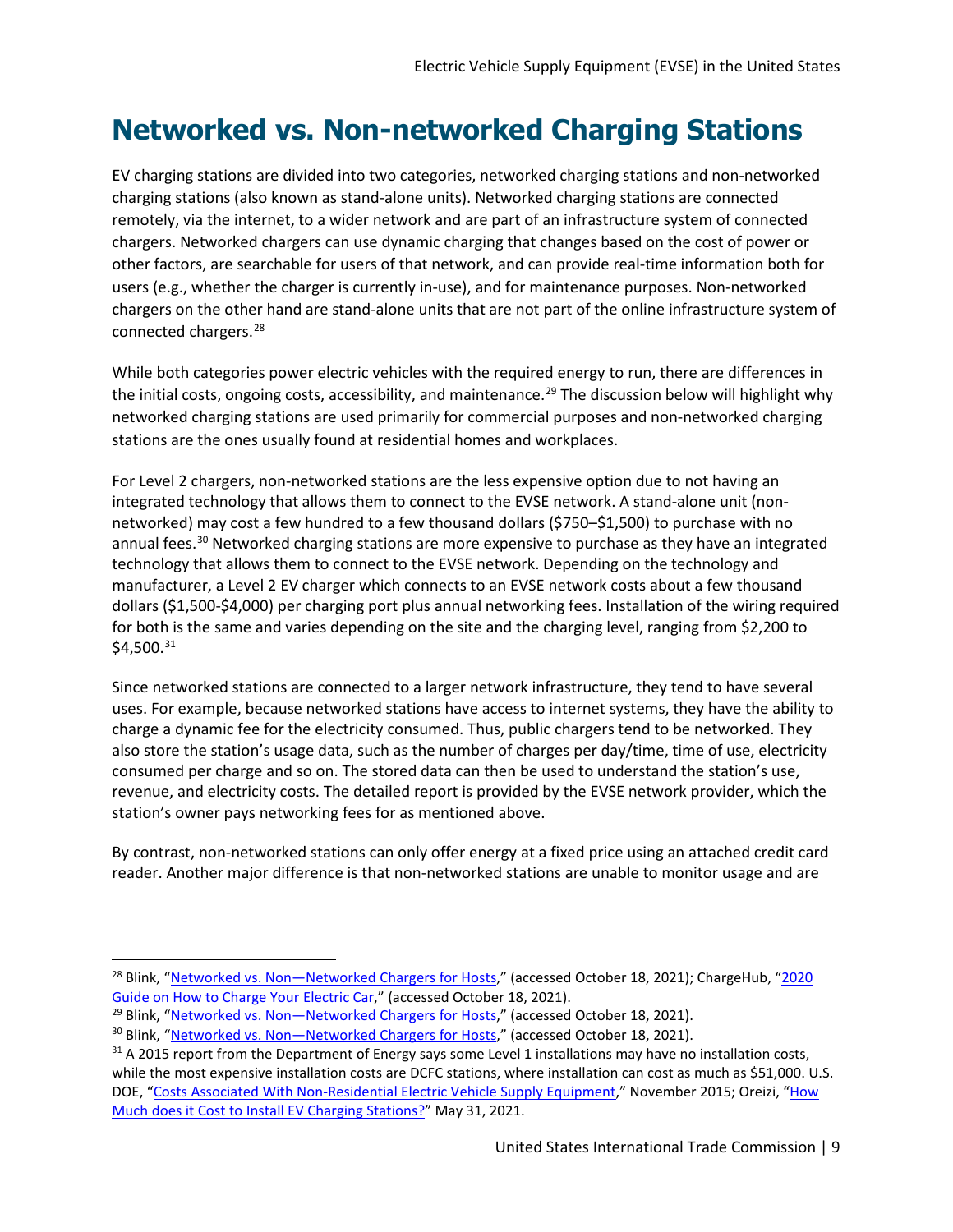only able to see the total electricity consumed by unit in a given period of time.<sup>[32](#page-9-0)</sup> Most chargers in single-family homes do not need these features, and are thus non-networked.

Networked stations are easier for drivers to find and owners to maintain than non-networked chargers. Unlike networked stations, non-networked stations must be manually added online resources to appear on EVSE charging maps. Drivers may also have a hard time finding non-networked charging stations. Owners of networked stations can also control who has access to the charger, how long it can be used, which hours it operates, and have the ability to remotely start and stop the charger.<sup>[33](#page-9-1)</sup> With networked stations, maintenance is often simple as they can be remotely fixed without the need of a physical presence of a technician. Most EV charging station providers have a Network Operations Center that remotely monitors, and fixes hosts' chargers if a software problem occurs. Because non-networked stations are not connected to the internet/network, any repair will require the physical presence of a technician. This could cost hundreds to thousands of dollars every time a station needs a repair.<sup>[34](#page-9-2)</sup>

# **EV Charging Incentives**

As mentioned in the introduction, expanded EVSE infrastructure is important in reducing range anxiety and to support national goals to increase EVs share of vehicle sales. Public chargers are particularly important for EV owners without a dedicated parking spot, and to encourage more drivers to use the EV as their primary (or only) vehicle. To help encourage investment in EV charging infrastructure there is a wide range of federal, state, and local tax credits and other incentives. At the federal level is a tax credit, called the alternative fuel vehicle refueling property credit, of 30 percent of the cost of purchasing and installing an EV charging station.<sup>[35](#page-9-3)</sup> The federal tax credit applies to those who purchased EV charging infrastructure within the years of 2018-2021.<sup>[36](#page-9-4)</sup> The credit is for 30 percent of the cost of the EV charger, up to \$1,000 for a residential charger and \$30,000 for a commercial one.<sup>[37](#page-9-5)</sup>

If passed, the Build Back Better Act could include even more federal incentives to encourage public charger purchase and installation. The Build Back Better Act version which passed the House on November 23, 2021, but has not yet passed the Senate as of publication of this paper, has set aside \$2 billion through 2031 for rebates for publicly available chargers. The rebate is up to 75 percent of covered expenses, with different caps based on level of charger:

- Level 2 (non-networked)- \$1,000
- Level 2 (networked)- \$4,000

<span id="page-9-0"></span><sup>&</sup>lt;sup>32</sup> Blink, "Networked vs. Non-Networked Chargers for Hosts," (accessed October 18, 2021).

<span id="page-9-1"></span><sup>&</sup>lt;sup>33</sup> Hughes, ["Networked EV Charging: The Smart Solution for Business,](https://www.chargepoint.com/blog/networked-ev-charging-smart-solution-business-0/)" October 30, 2019; Blink, "Networked vs. Non-Networked Chargers for Hosts," (accessed October 18, 2021).

<span id="page-9-2"></span><sup>&</sup>lt;sup>34</sup> Blink, "Networked vs. Non-Networked Chargers for Hosts," (accessed October 18, 2021); Beavers, "What [Maintenance Do Electric Vehicle Chargers Need?"](https://wiretechcompany.com/2021/08/13/electric-charger-maintenance/) August 13, 2021.

<span id="page-9-3"></span><sup>&</sup>lt;sup>35</sup> The U.S. government introduced a tax incentive to encourage the installation of facilities to store or dispense alternative fuels in 1992. That incentive has evolved into a tax credit that also applies to equipment that recharges electric cars. Turbo Tax, ["What is Form 8911: Alternative Fuel Vehicle Refueling Property Credit,](https://turbotax.intuit.com/tax-tips/going-green/what-is-form-8911-alternative-fuel-vehicle-refueling-property-credit/L3MRAZHho)" October 16, 2021.

Clipper Creek, ["EVSE Rebates and Tax Credits, by State,](https://clippercreek.com/evse-rebates-and-tax-credits-by-state/)" (accessed November 17, 2021); IRS, ["Instructions for Form](https://www.irs.gov/instructions/i8911)  [8911"](https://www.irs.gov/instructions/i8911) February 2021.

<span id="page-9-4"></span><sup>&</sup>lt;sup>36</sup> IRS, ["Instructions for Form 8911,"](https://www.irs.gov/instructions/i8911) February 2021.

<span id="page-9-5"></span><sup>&</sup>lt;sup>37</sup> IRS, ["Instructions for Form 8911,"](https://www.irs.gov/instructions/i8911) February 2021.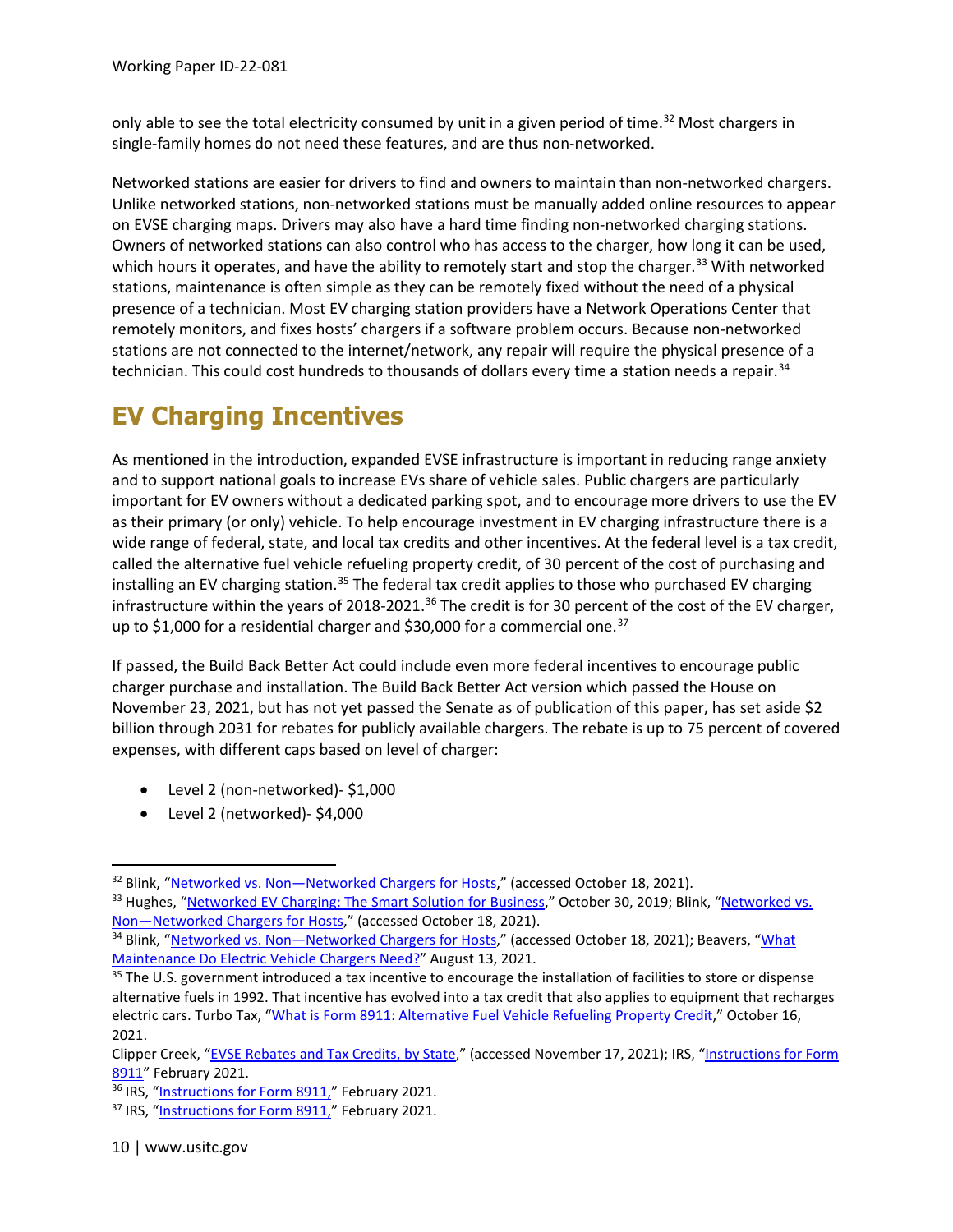• Level 3/DCFC (networked)- \$100,000

There are also rebates for replacement equipment, which are half of the size of rebates for new equipment. Also, for multi-port chargers (those with multiple connectors on one charger), the rebate is 75 percent of the original for each additional port.<sup>[38](#page-10-0)</sup>

While they vary by state and area, there are many rebates and tax incentives for purchasing and installing an EV charging station.<sup>[39](#page-10-1)</sup> There are 166 incentives available in 43 states and the District of Columbia. Those incentives include "make-ready" incentives that pay for a share of the grid upgrade cost necessary to connect a Level 2 or Level 3 charger to the grid and discounts on electricity costs, but most are rebates or tax credits for a residential or commercial purchase of an EV charger.<sup>[40](#page-10-2)</sup>

State incentives have a range of eligibility requirements for differing incentives. Some of the states with the most incentives are California and Massachusetts. California, the state with the greatest number of both, EVs (42 percent of EVs nationwide) and electric vehicle charging stations has twenty-nine incentives for EVSEs.<sup>[41](#page-10-3)</sup> While many apply statewide, the majority of the incentives found in California are area specific. Massachusetts on the other hand, the fifth leading state by number of charging stations, has nine different EV charging incentives.<sup>[42](#page-10-4)</sup> Four incentives are grants provided by the state and the remaining five are incentives given by private/utility entities.<sup>[43](#page-10-5)</sup> Most other states also have rebates or incentives given by the state or private/utility entities.<sup>[44](#page-10-6)</sup>

# **EVSE Areas of Competition**

With the number of EVs in the United States, and thus demand for EV chargers increasing, new and existing firms in a number of industries have developed EVSE products and services. Four types of firms compete in EVSE: industrial manufacturers, EV charger startups, EV manufacturers, and energy companies (both utilities and gas companies). EVSE companies have different roles, including designing EV chargers, manufacturing EV chargers, installation of EV chargers, management of an EV charging station, and creating/managing a software network for EV charging stations (table 1). Many existing companies participate in one of these spaces as a natural offshoot of their existing expertise. For example, ABB, Eaton, and Schneider Electric already produce electrical equipment, and have been able to leverage that experience to design and produce EV chargers. Similarly, energy companies such as Shell and BP have a network of gas stations distributed along major traffic throughfares, making natural locations for EV charging stations.<sup>[45](#page-10-7)</sup> EV manufacturers including Tesla and VW have also invested in

<span id="page-10-0"></span><sup>38</sup> U.S. Congress, House, Build Back Better Act of 2021, HR 5376, 177th Cong., 1st sess., introduced in House September 27, 2021.<br><sup>39</sup> National Conference of State Legislatures (NCSL), ["State Policies Promoting Hybrid and Electric Vehicles,](https://www.ncsl.org/research/energy/state-electric-vehicle-incentives-state-chart.aspx)" August

<span id="page-10-1"></span><sup>20, 2021;</sup> Clipper Creek, ["EVSE Rebates and Tax Credits, by State,](https://clippercreek.com/evse-rebates-and-tax-credits-by-state/)" (accessed November 17, 2021). <sup>40</sup> NC Clean Technology Center, ["DSIRE,"](https://programs.dsireusa.org/system/program) (accessed October 22, 2021).

<span id="page-10-3"></span><span id="page-10-2"></span><sup>&</sup>lt;sup>41</sup> Statista, ["Leading U.S. States for Private and Public EV Charging Stations,"](https://www.statista.com/statistics/416735/leading-us-states-for-electric-vehicle-charging-stations-and-outlets/) September 28, 2021; DOE, ["Alternative Fuels Data Center,"](https://afdc.energy.gov/data/10962) December 31, 2020.

<span id="page-10-4"></span><sup>42</sup> Statista, ["Leading U.S. States for Private and Public EV Charging Stations,"](https://www.statista.com/statistics/416735/leading-us-states-for-electric-vehicle-charging-stations-and-outlets/) September 28, 2021.

<span id="page-10-5"></span><sup>&</sup>lt;sup>43</sup> Clipper Creek, ["EVSE Rebates and Tax Credits, by State,](https://clippercreek.com/evse-rebates-and-tax-credits-by-state/)" (accessed November 17, 2021).

<span id="page-10-6"></span><sup>&</sup>lt;sup>44</sup> NCSL, ["State Policies Promoting Hybrid and Electric Vehicles,](https://www.ncsl.org/research/energy/state-electric-vehicle-incentives-state-chart.aspx)" August 20,2021.

<span id="page-10-7"></span><sup>&</sup>lt;sup>45</sup> Shell, ["Electric Vehicle Charging,](https://www.shell.com/energy-and-innovation/new-energies/electric-vehicle-charging.html)" (accessed October 21, 2021); BP, ["BP Pulse,](https://bpchargemaster.com/)" (accessed October 21, 2021).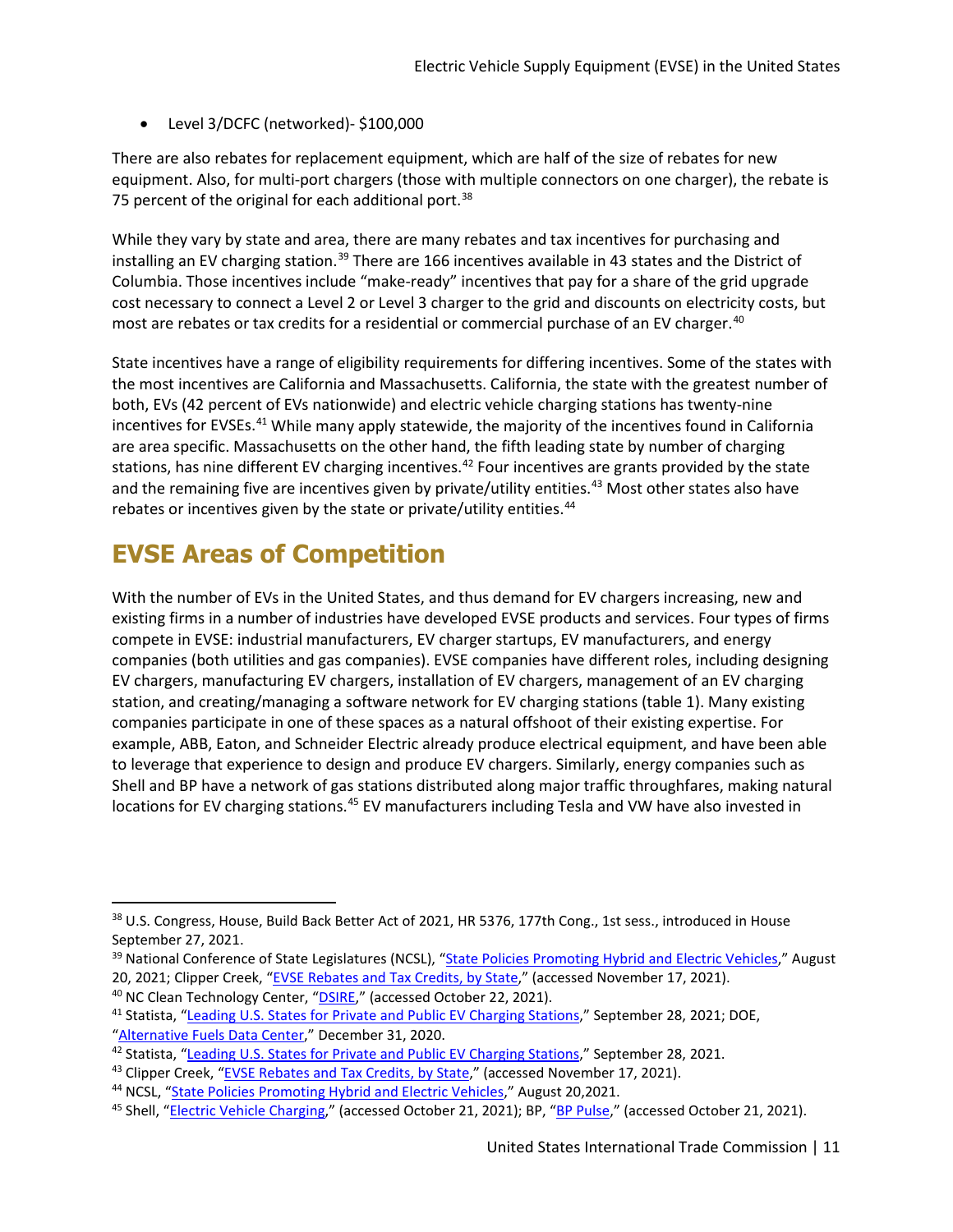charging networks.[46](#page-11-0) Meanwhile, a number of startups, such as Chargepoint and Blink, have entered the market, participating in different upstream and downstream areas.

| <b>Type of Company</b>                | <b>Design</b> | <b>Production</b> | <b>Installation</b> | <b>Management</b> | <b>Network</b> |
|---------------------------------------|---------------|-------------------|---------------------|-------------------|----------------|
| <b>EVSE Startups</b>                  | х             |                   |                     | х                 |                |
| Electrical equipment<br>manufacturers |               |                   |                     |                   |                |
| EV manufacturers                      |               |                   |                     | х                 |                |
| <b>Electric Utilities</b>             |               |                   |                     |                   |                |
| Gas companies                         |               |                   |                     | v<br>∧            |                |

**Table 1** Examples of where different companies participate in EV charging in the United States

Sources: Author generated based on information from company websites.

Even companies competing in the same space have different business models. Take charger production for example. Chargepoint produces and sells a turnkey networked charger to businesses that want to sell power to EV owners while those owners' vehicles are in their lots. Blink sells a similar product but also manages some charger stations, and its network is "open" meaning that non-Blink chargers can use Blink services to sell power. Tesla produces its own chargers and manages a charger network for users of its vehicles, primarily to limit the range anxiety of Tesla owners. Electrical equipment manufacturers such as ABB and Schneider Electric design and produce EV chargers, but are not involved in installation, management, or networking of charging stations. Energy companies such as Shell and BP are investing in charging stations, but are not involved in upstream design and production.

### **U.S. Market**

The U.S. market for EV chargers is closely connected with EV ownership. Many EV owners purchase a charger for use in their home. The United States has one public charger for every 18.5 EVs, but will need to invest significantly in public chargers to keep pace with expected EV sales growth.<sup>[47](#page-11-1)</sup> Reportedly, more than 80 percent of EV charging in the United States is done at home.<sup>[48](#page-11-2)</sup> This may change, however, as the EV sales increase, EV prices drop, and more EV buyers do not have a personal garage or off street parking.<sup>[49](#page-11-3)</sup> Further, with EV range increasing, EV users may be more likely to use an EV as their primary vehicle, and on trips outside of their local area.

As EV sales increase, so do publicly available chargers. According to data from the U.S. Department of Energy's Alternative Fuels Data center, available ports at Level 2 and Level 3 EV charging stations have grown rapidly since 2010 (figure 3). Level 2 and DC fast charger ports more than doubled from 2019 to 2021.<sup>[50](#page-11-4)</sup> Stations have 2.43 ports on average, many only have one, but some have dozens of ports and a few have several hundred.<sup>[51](#page-11-5)</sup>

<span id="page-11-0"></span><sup>&</sup>lt;sup>46</sup> Tesla, ["Supercharger,](https://www.tesla.com/supercharger)" (accessed November 10, 2021); Electrify America, "National ZEV Investment Plan: Cycle [2,](https://www.electrifyamerica.com/assets/pdf/Cycle%202%20National%20ZEV%20Investment%20Plan%20-%20Public%20Version%20vF.50bb1fe0.pdf)" February 4, 2019.

<span id="page-11-1"></span><sup>&</sup>lt;sup>47</sup> Muller, ["Biden Wants 500,000 EV Charging Stations,"](https://www.axios.com/electric-vehicle-charging-stations-equity-1b00f7a6-f87a-4125-9bc0-82399663b345.html) August 6, 2021.

<span id="page-11-2"></span><sup>48</sup> Electrify America, ["National ZEV Investment Plan: Cycle 2,"](https://www.electrifyamerica.com/assets/pdf/Cycle%202%20National%20ZEV%20Investment%20Plan%20-%20Public%20Version%20vF.50bb1fe0.pdf) February 4, 2019.

<span id="page-11-3"></span><sup>&</sup>lt;sup>49</sup> Economist, ["A Lack of Chargers,"](https://www.economist.com/business/a-lack-of-chargers-could-stall-the-electric-vehicle-revolution/21806663) December 11, 2021.

<span id="page-11-4"></span><sup>&</sup>lt;sup>50</sup> Author calculations using data from U.S. Department of Energy, ["Alternative Fuels Data Center,](https://afdc.energy.gov/fuels/electricity_locations.html)" (accessed October 6, 2021).

<span id="page-11-5"></span><sup>&</sup>lt;sup>51</sup> Author calculations using data from U.S. Department of Energy, ["Alternative Fuels Data Center,](https://afdc.energy.gov/fuels/electricity_locations.html)" (accessed October 6, 2021).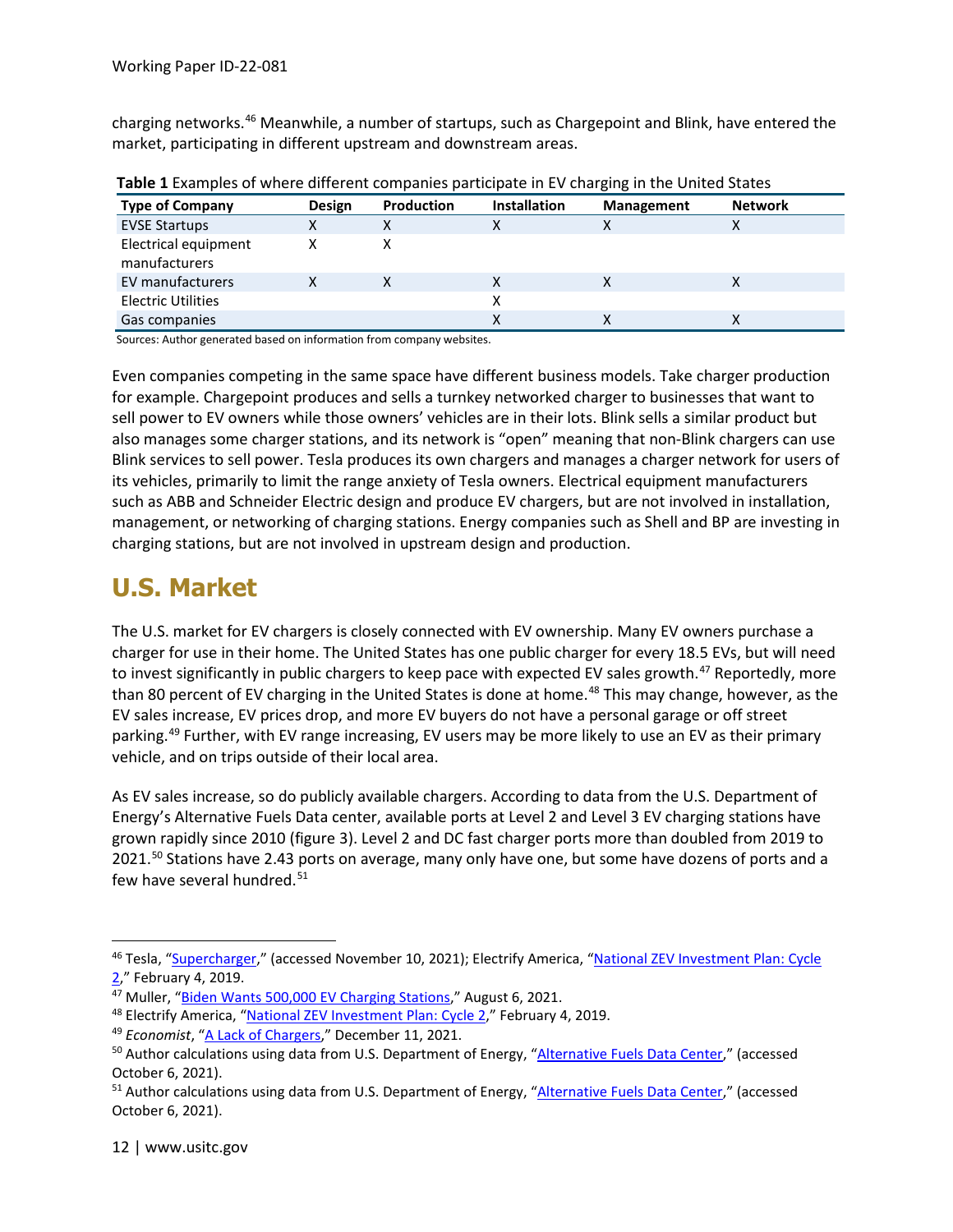

Source: Author calculations using data from U.S. Department of Energy, ["Alternative Fuels Data Center,](https://afdc.energy.gov/fuels/electricity_locations.html)" (accessed October 6, 2021); IEA, ["Global EV Data Explorer,"](https://www.iea.org/articles/global-ev-data-explorer) April 21, 2021.

More than 80 percent of public EV chargers are a part of a charger network, the two largest networks are Chargepoint and Tesla (table 2). Chargepoint has the most ports, and the most Level 2 ports, while Tesla has the most Level 3 ports. Chargepoint's network is open to all vehicles with J1722 plugs (for a fee), while Tesla's "supercharger network" is for Tesla vehicle owners only, and was built to incentivize purchase of those vehicles, which have made up the majority of EV sales.

| <b>Network</b>      | Level 1 Ports | <b>Level 2 Ports</b> | <b>DCFC Ports</b> | <b>Total Ports</b> |
|---------------------|---------------|----------------------|-------------------|--------------------|
| ChargePoint         | 279           | 46,885               | 1,670             | 48,834             |
| Tesla               | 0             | 16,872               | 12,433            | 29,305             |
| SemaCharge          | $\mathbf{0}$  | 5,696                |                   | 5,696              |
| <b>Blink</b>        | 0             | 3,191                | 182               | 3,373              |
| Other networks      | 42            | 15,285               | 7,126             | 22,453             |
| All networked ports | 321           | 87.929               | 21.411            | 109,661            |

**Table 2** EV charging ports by network in United States (2021)

Author calculations using data from U.S. Department of Energy, ["Alternative Fuels Data Center,"](https://afdc.energy.gov/fuels/electricity_locations.html) (accessed October 6, 2021). Note: The Alternative Fuels Data Center lists an additional 13,118 chargers that are not associated with any network.

# **Production and Trade**

EV production and trade data are not readily available for most manufacturers and are often aggregated with other products. Production appears to have increased, but it's difficult to say how many are produced, or even who the largest producers are. For industrial equipment manufacturers, EV chargers make up a relatively small share of their business and are not broken out in their annual reports. For example, ABB reported that it has produced over 400,000 chargers since 2010 with more than 20,000 of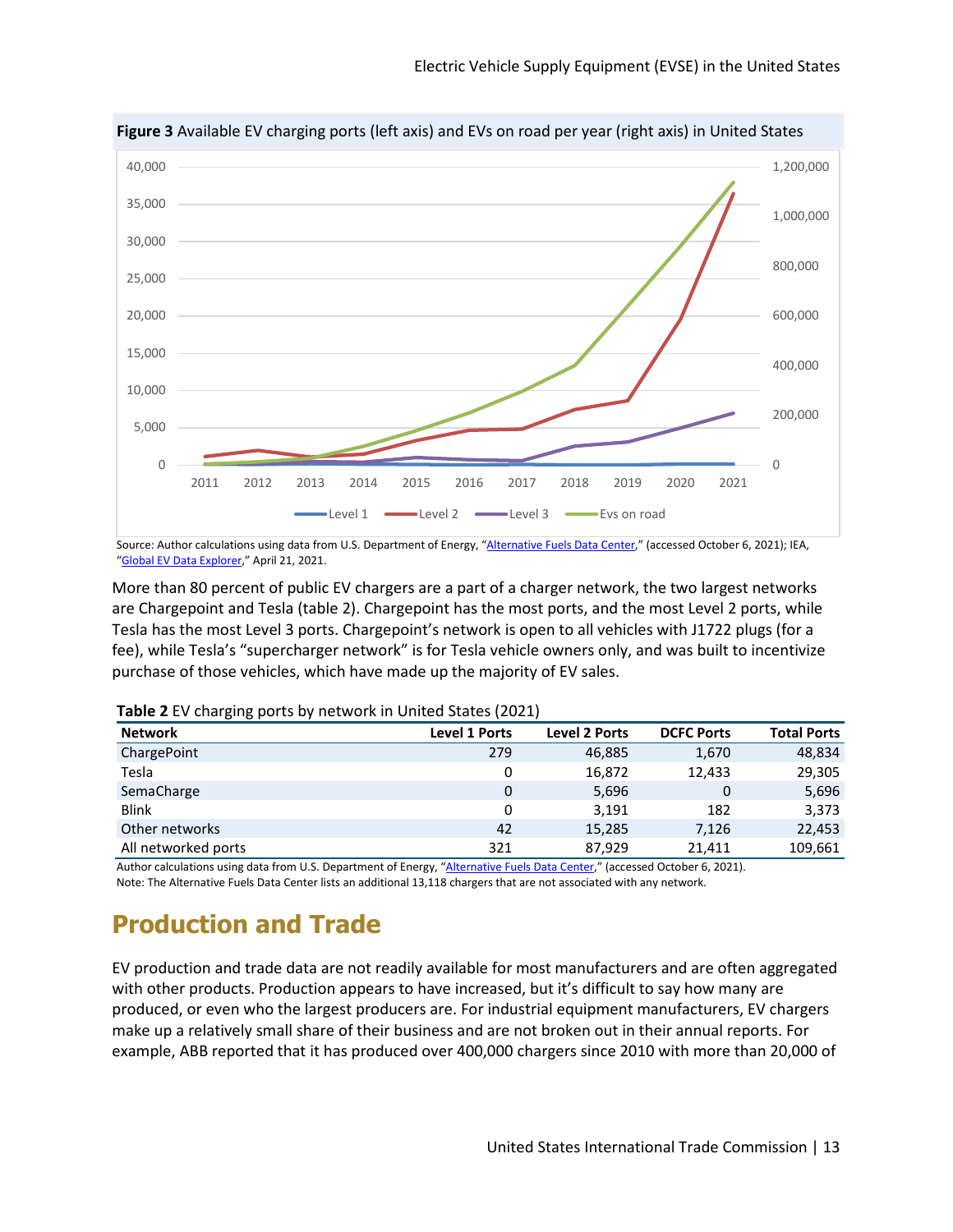those being DC fast chargers, but does not break down annual production in its reports.<sup>[52](#page-13-0)</sup> EV charger startups have data that is difficult to compare as well. Chargepoint claims 30,000 charging locations worldwide, but has not released annual production numbers.<sup>53</sup> Blink did not report its number of charging locations, but reported annual revenues, which increased from \$3.3 million in 2016 to \$6.2 million in 2020, with product sales increasing from \$1.1 million to \$4.4 million (Blink also earns revenue from charging stations it owns and operates, as well as network fees and credits).<sup>[54](#page-13-2)</sup>

Trade data is similarly difficult to track because EV battery chargers are classified under HTS statistical reporting number that contains a number of electrical converters, and not just EVSE equipment.<sup>[55](#page-13-3)</sup> U.S. imports for this statistical reporting number rose from over \$630 million in 2016 to over \$1 billion in 2020 (figure 4). China continued to be the top source in 2021, but its share of U.S. imports declined from 63 percent in 2017 to 35 percent in 2021. EV chargers were included in the USTR's third enumeration ("Tranche 3") of products originating in China that became subject to an additional 10 percent ad valorem Section 301 duties, effective September 24, 2018. The duties were increased to 25 percent ad valorem, effective May 10, 2019, and remain in effect.<sup>[56](#page-13-4)</sup> Effective August 12, 2020, exclusions have been granted some chargers.<sup>[57](#page-13-5)</sup> These additional tariffs may have contributed to the decline in the share of imports coming from China. Mexico and Vietnam's share of imports increased significantly during this same period, possibly indicating the opening of new production there.

U.S. exports under this statistical code were primarily to Canada, which received 65 percent of U.S. exports in 2020. U.S. exports remained relatively stable (between \$400 and \$500 million) during this period.<sup>[58](#page-13-6)</sup> Authors could not find evidence of EV charger manufacturing in the United States, and this is a highly aggregated statistical reporting number, thus such level trade may indicate that U.S. exports do not include EV chargers, but instead include other kinds of static converters.

<span id="page-13-0"></span><sup>52</sup> ABB Group, [2020 Annual Report,](https://library.e.abb.com/public/305be2f706ee48b9a358899427f77d13/ABB-Group-Annual-Report-2020-English.pdf?x-sign=pBjfe1d93rcEnkA0tBprk+YyEErEGXFFNbCBZNQw9TJ+2SZ9mx68Ev7Gy9TMn9EW) February 26, 2021, 17.

<span id="page-13-1"></span><sup>53</sup> Chargepoint, ["ChargePoint Now Offers 30,000 Places to Charge an Electric Vehicle,](https://www.chargepoint.com/about/news/chargepoint-now-offers-30000-places-charge-electric-vehicle/)" unknown.

<span id="page-13-2"></span><sup>54</sup> Blink[, 10-k 2020,](https://ir.blinkcharging.com/sec-filings/all-sec-filings/content/0001493152-21-007550/form10-k.htm) March 31, 2021.

<span id="page-13-3"></span><sup>&</sup>lt;sup>55</sup> HTS Statistical Reporting Number 8504.40.9550 "Electrical transformers, static converters...and inductors; parts thereof: Static converters: Other: Rectifiers and rectifying apparatus: Other."

<span id="page-13-4"></span> $56$  83 FR 47974, September 21, 2018; and 84 FR 20459, May 9, 2019. See also U.S. notes 20(e) and 20(f), subchapter III of chapter 99 of the HTSUS.

<span id="page-13-5"></span><sup>57</sup> See U.S. note 92 to subchapter III of HTS chapter 99. *HTSUS (2020) Revision 16, USITC publication 5095*, July 2020, p. 99-III-171.<br><sup>58</sup> USITC Dataweb (Domestic Exports HTS statistical reporting number 8504.40.9550) accessed February 16, 2022.

<span id="page-13-6"></span>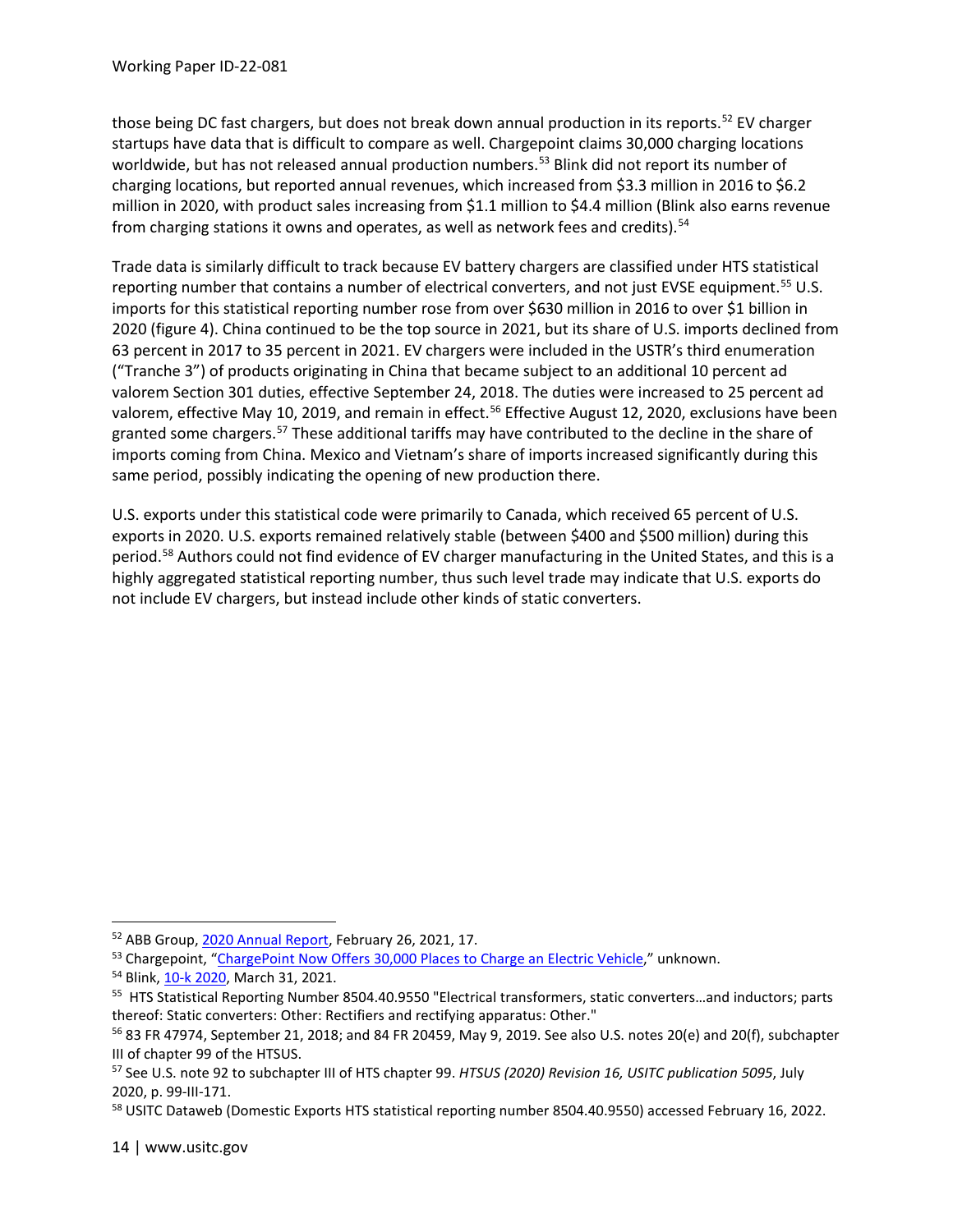

**Figure 4** U.S. imports of static converters (including EV chargers), 2016–20 (\$ million)

# **Conclusion**

The EVSE industry is relatively new and features a large number of companies competing with different business models. As EV sales increase, this competition will grow. With increased competition, hopefully better data will come. This is an industry that features opportunities for many different companies, and the winner or winners are far from clear. It seems likely that the leading EVSE networks of the future will be open to EVs from most (if not all) brands because that is the path to having the largest market, but whether it will be a startup, an established energy company, or one of the other current participants in the market is unclear.

Source: USITC Dataweb (General Imports HTS statistical reporting number 8504.40.9550) accessed February 16, 2022.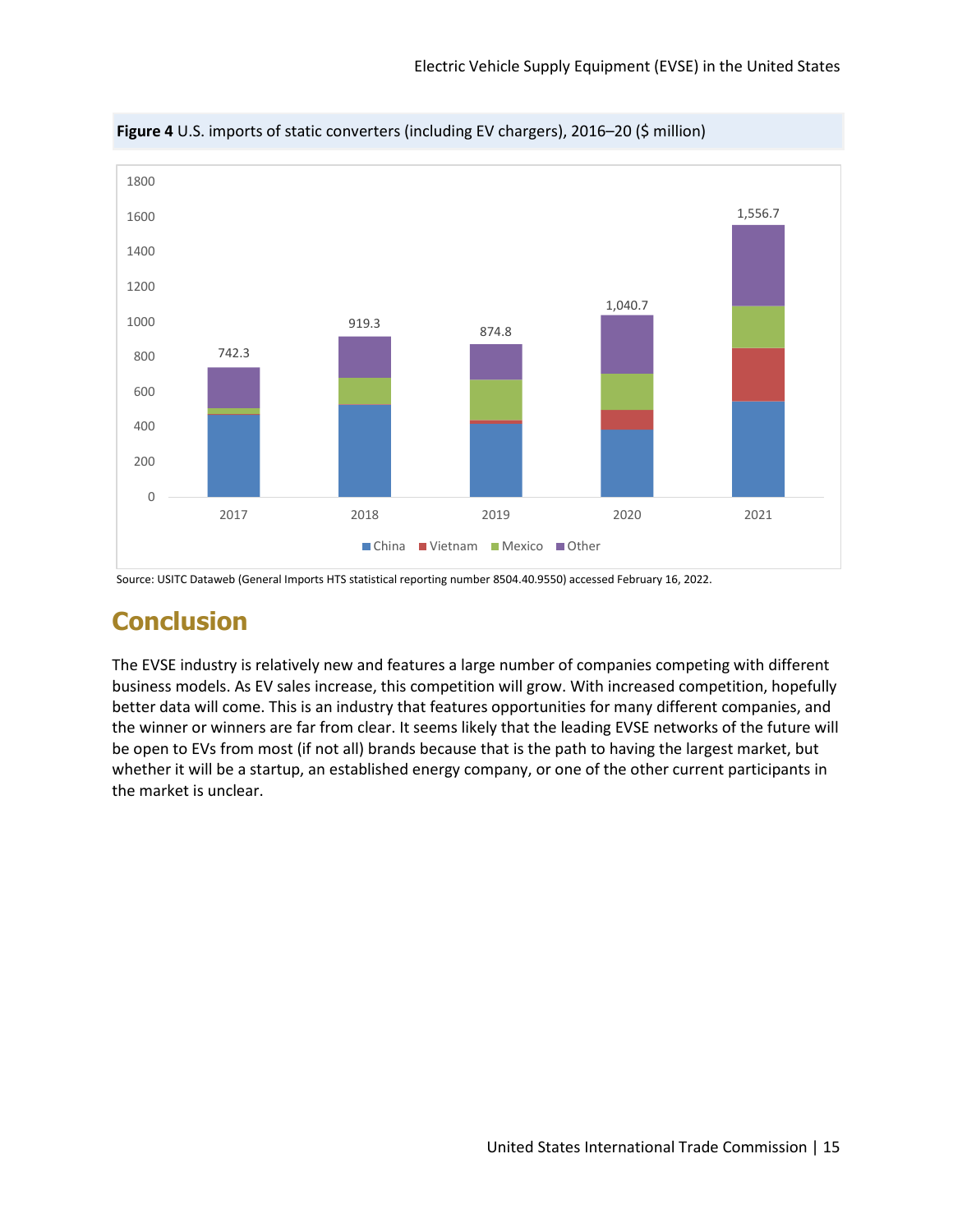# **Bibliography**

ABB Group. 2020 Annual Report, February 26, 2021. [https://library.e.abb.com/public/305be2f706ee48b9a358899427f77d13/ABB-Group-Annual-](https://library.e.abb.com/public/305be2f706ee48b9a358899427f77d13/ABB-Group-Annual-Report-2020-English.pdf?x-sign=pBjfe1d93rcEnkA0tBprk+YyEErEGXFFNbCBZNQw9TJ+2SZ9mx68Ev7Gy9TMn9EW)[Report-2020-English.pdf?x](https://library.e.abb.com/public/305be2f706ee48b9a358899427f77d13/ABB-Group-Annual-Report-2020-English.pdf?x-sign=pBjfe1d93rcEnkA0tBprk+YyEErEGXFFNbCBZNQw9TJ+2SZ9mx68Ev7Gy9TMn9EW)[sign=pBjfe1d93rcEnkA0tBprk+YyEErEGXFFNbCBZNQw9TJ+2SZ9mx68Ev7Gy9TMn9EW.](https://library.e.abb.com/public/305be2f706ee48b9a358899427f77d13/ABB-Group-Annual-Report-2020-English.pdf?x-sign=pBjfe1d93rcEnkA0tBprk+YyEErEGXFFNbCBZNQw9TJ+2SZ9mx68Ev7Gy9TMn9EW)

- Beavers, Mary. "What Maintenance Do Electric Vehicle Chargers Need?" Wiretech Company website, August 13, 2021. [https://wiretechcompany.com/2021/08/13/electric-charger-maintenance/.](https://wiretechcompany.com/2021/08/13/electric-charger-maintenance/)
- Blink Charging Co. Form 10-k 2020, March 31, 2021. [https://ir.blinkcharging.com/sec-filings/all-sec](https://ir.blinkcharging.com/sec-filings/all-sec-filings/content/0001493152-21-007550/form10-k.htm)[filings/content/0001493152-21-007550/form10-k.htm.](https://ir.blinkcharging.com/sec-filings/all-sec-filings/content/0001493152-21-007550/form10-k.htm)
- Blink Charging Co. "Networked vs. Non—Networked Chargers for Hosts." Blog, (accessed October 18, 2021). [https://blinkcharging.com/understanding-networked-vs-non-networked-chargers-for](https://blinkcharging.com/understanding-networked-vs-non-networked-chargers-for-host-locations/?locale=en)[host-locations/?locale=en.](https://blinkcharging.com/understanding-networked-vs-non-networked-chargers-for-host-locations/?locale=en)
- Blink Charging Co. "Understanding EV Charging Plugs," Blog, (accessed December 27, 2021). [https://blinkcharging.com/understanding-ev-charging-plugs/.](https://blinkcharging.com/understanding-ev-charging-plugs/)
- BP PLC. "BP Pulse," Company website (accessed October 21, 2021). [https://bpchargemaster.com/.](https://bpchargemaster.com/)
- ChargeHub. "2020 Guide on How to Charge Your Electric Car." Company website (accessed October 18, 2021). [https://chargehub.com/en/electric-car-charging-guide.html.](https://chargehub.com/en/electric-car-charging-guide.html)
- Chargepoint, Inc. "ChargePoint Now Offers 30,000 Places to Charge an Electric Vehicle." News Release, undated (accessed February 15, 2022)[. https://www.chargepoint.com/about/news/chargepoint](https://www.chargepoint.com/about/news/chargepoint-now-offers-30000-places-charge-electric-vehicle/)[now-offers-30000-places-charge-electric-vehicle/.](https://www.chargepoint.com/about/news/chargepoint-now-offers-30000-places-charge-electric-vehicle/)
- Charluet, Camille, and Wesley Van Barlingen. "EV Charging Cables and EV Charging Plugs Explained." EV Box, November 19, 2021. [https://blog.evbox.com/charging-cables-and-plugs.](https://blog.evbox.com/charging-cables-and-plugs)
- Clipper Creek. "EVSE Rebates and Tax Credits, by State." Company website, (accessed November 17, 2021). [https://clippercreek.com/evse-rebates-and-tax-credits-by-state/.](https://clippercreek.com/evse-rebates-and-tax-credits-by-state/)
- Cristovao, Nuno. "Tesla CCS adapter coming to US. Will your car support it?" not a tesla app, November 12, 2021. [https://www.notateslaapp.com/news/634/tesla-ccs-adapter-coming-to-us-will-your](https://www.notateslaapp.com/news/634/tesla-ccs-adapter-coming-to-us-will-your-car-support-it)[car-support-it.](https://www.notateslaapp.com/news/634/tesla-ccs-adapter-coming-to-us-will-your-car-support-it)
- *Economist*. "A Lack of Chargers," December 11, 2021. [https://www.economist.com/business/a-lack-of](https://www.economist.com/business/a-lack-of-chargers-could-stall-the-electric-vehicle-revolution/21806663)[chargers-could-stall-the-electric-vehicle-revolution/21806663.](https://www.economist.com/business/a-lack-of-chargers-could-stall-the-electric-vehicle-revolution/21806663)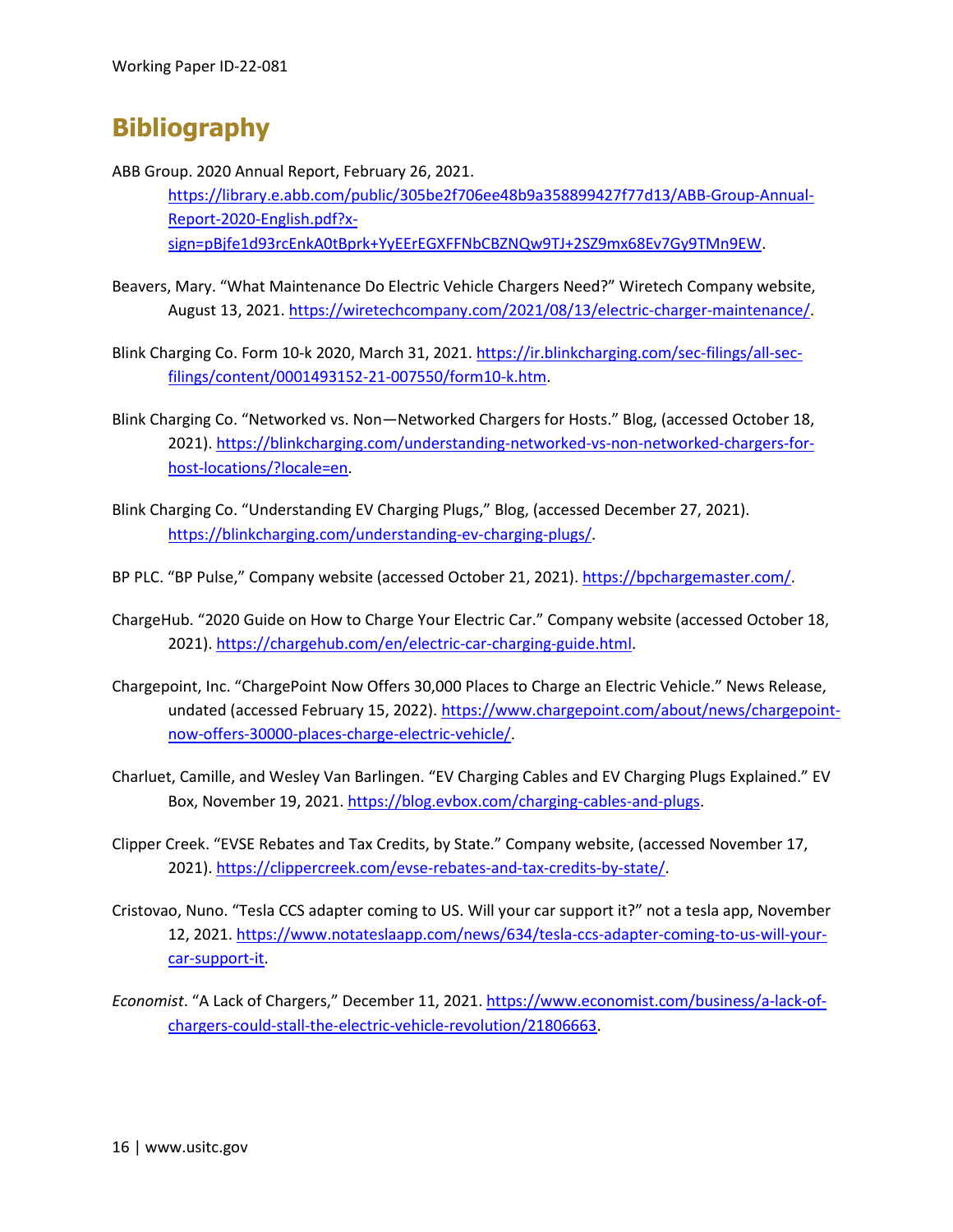- Electrify America, "National ZEV Investment Plan: Cycle 2," February 4, 2019. [https://www.electrifyamerica.com/assets/pdf/Cycle%202%20National%20ZEV%20Investment%](https://www.electrifyamerica.com/assets/pdf/Cycle%202%20National%20ZEV%20Investment%20Plan%20-%20Public%20Version%20vF.50bb1fe0.pdf) [20Plan%20-%20Public%20Version%20vF.50bb1fe0.pdf.](https://www.electrifyamerica.com/assets/pdf/Cycle%202%20National%20ZEV%20Investment%20Plan%20-%20Public%20Version%20vF.50bb1fe0.pdf)
- FreeWire. ["What's the Difference Between EV Charging Levels?"](https://freewiretech.com/difference-between-ev-charging-levels/) July 1, 2020. [https://freewiretech.com/difference-between-ev-charging-levels/.](https://freewiretech.com/difference-between-ev-charging-levels/)
- Gordon, Aaron. "Building an Electric Vehicle Fast Charger." *Vice,* June 2, 2021. [https://www.vice.com/en/article/dyv7my/building-an-electric-vehicle-fast-charger-is-a-lot](https://www.vice.com/en/article/dyv7my/building-an-electric-vehicle-fast-charger-is-a-lot-harder-than-it-seems)[harder-than-it-seems.](https://www.vice.com/en/article/dyv7my/building-an-electric-vehicle-fast-charger-is-a-lot-harder-than-it-seems)
- Gorzelany, Jim. "What it Costs to Charge an Electric Vehicle." Myev.com, undated (accessed October 18, 2021). [https://www.myev.com/research/ev-101/what-it-costs-to-charge-an-electric-vehicle.](https://www.myev.com/research/ev-101/what-it-costs-to-charge-an-electric-vehicle)
- U.S. Congress. House. Build Back Better Act. HR 5376. 117th Cong., 1st sess. Introduced in House September 27, 2021. [https://www.congress.gov/bill/117th-congress/house-bill/5376/text.](https://www.congress.gov/bill/117th-congress/house-bill/5376/text)
- Hughes, Michael. "Networked EV Charging: The Smart Solution for Business." Chargepoint Company website, October 30, 2019. [https://www.chargepoint.com/blog/networked-ev-charging-smart](https://www.chargepoint.com/blog/networked-ev-charging-smart-solution-business-0/)[solution-business-0/.](https://www.chargepoint.com/blog/networked-ev-charging-smart-solution-business-0/)
- International Energy Agency (IEA). "Global Data Explorer," April 29, 2021. [https://www.iea.org/articles/global-ev-data-explorer.](https://www.iea.org/articles/global-ev-data-explorer)
- International Energy Agency (IEA). Global EV Outlook 2021, April 2021. [https://iea.blob.core.windows.net/assets/ed5f4484-f556-4110-8c5c-](https://iea.blob.core.windows.net/assets/ed5f4484-f556-4110-8c5c-4ede8bcba637/GlobalEVOutlook2021.pdf)[4ede8bcba637/GlobalEVOutlook2021.pdf.](https://iea.blob.core.windows.net/assets/ed5f4484-f556-4110-8c5c-4ede8bcba637/GlobalEVOutlook2021.pdf)
- U.S. Department of Treasury, Internal Revenue Service (IRS). "Instructions for Form 8911," February 2021. [https://www.irs.gov/instructions/i8911.](https://www.irs.gov/instructions/i8911)
- Moloughney, Tom. "What are The Different Levels of EV Charging." *Forbes,* October 4, 2021. [https://www.forbes.com/wheels/advice/ev-charging-levels/.](https://www.forbes.com/wheels/advice/ev-charging-levels/)
- Mr. Electric. "What is EVSE?" Company website, undated (accessed October 2021). [https://mrelectric.com/what-is-evse.](https://mrelectric.com/what-is-evse)
- Muller, Joann. "Biden Wants 500,000 EV Charging Stations." *Axios,* August 6, 2021. [https://www.axios.com/electric-vehicle-charging-stations-equity-1b00f7a6-f87a-4125-9bc0-](https://www.axios.com/electric-vehicle-charging-stations-equity-1b00f7a6-f87a-4125-9bc0-82399663b345.html) [82399663b345.html.](https://www.axios.com/electric-vehicle-charging-stations-equity-1b00f7a6-f87a-4125-9bc0-82399663b345.html)

National Conference of State Legislatures (NCSL). "State Policies Promoting Hybrid and Electric Vehicles," August 20, 2021. [https://www.ncsl.org/research/energy/state-electric-vehicle](https://www.ncsl.org/research/energy/state-electric-vehicle-incentives-state-chart.aspx)[incentives-state-chart.aspx.](https://www.ncsl.org/research/energy/state-electric-vehicle-incentives-state-chart.aspx)